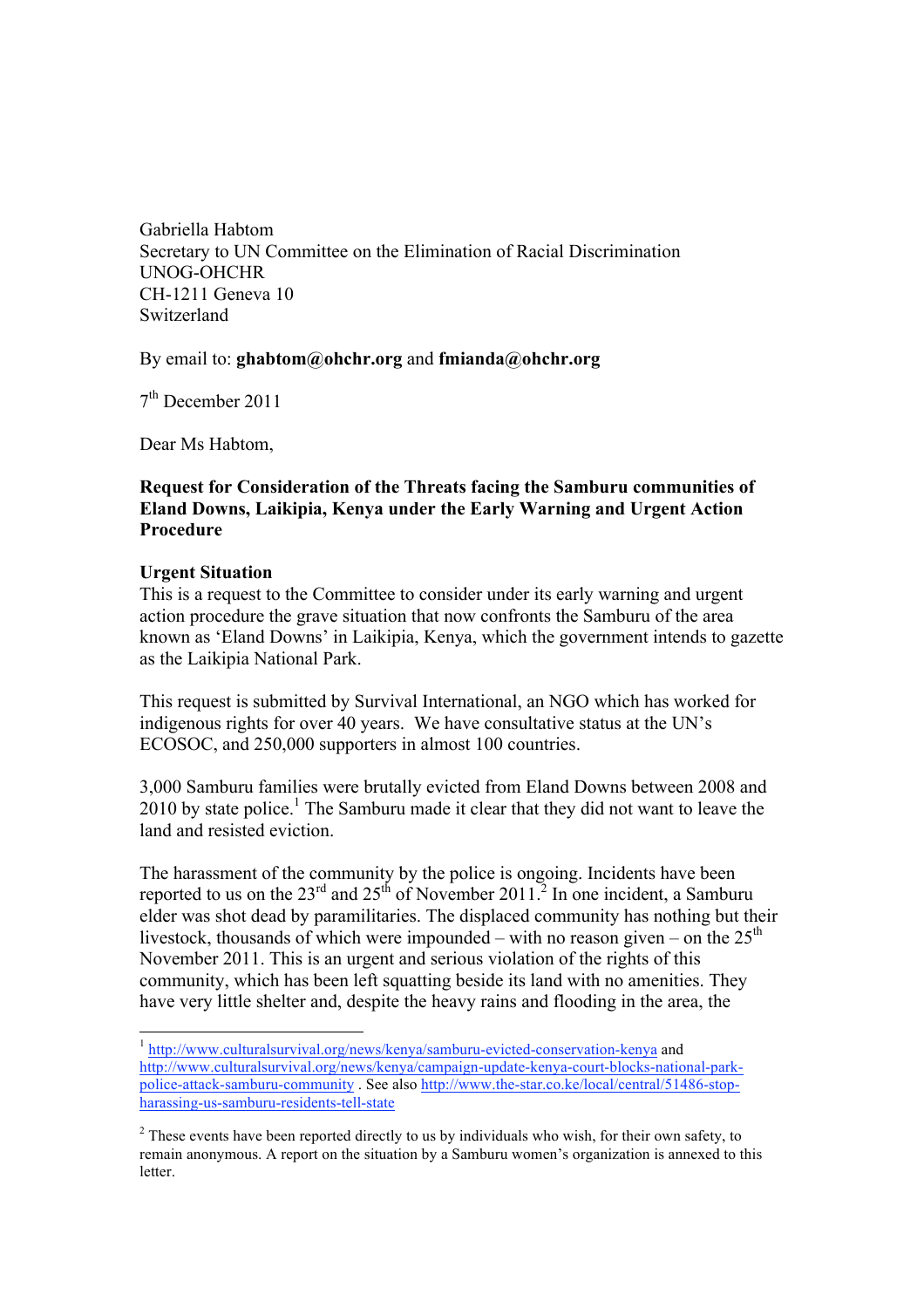women and children are sleeping in the bush for fear of police attacks.<sup>3</sup> Red Cross personnel who tried to visit the displaced community were denied access.

## **Background and Court Case**

The contested land has been the seasonal home of the Samburu since the  $17<sup>th</sup>$  Century. In the 1980s they settled permanently there as their previously nomadic existence became increasingly impossible due to the fencing of ranches. The Samburu had lived on the land, using it for grazing and access to water, for 20 years when the first notice for eviction was served.

The land in question was acquired by former President Daniel arap Moi, without consideration of whether it was inhabited by anyone. Negotiations then began in 2007 for the sale of the land to the African Wildlife Foundation (AWF).

From this point on, the Samburu report an increase in pressure on them to leave the area. They sought the protection first of the local courts then of the Nyeri High Court – in a case that is still pending. In 2008 the communities were given 14 days notice to vacate the area by police and an agent the community believes was acting for AWF, to which they responded that this was their land, they had nowhere else to go and that, therefore, they would not be leaving.

Attempts to forcibly evict them from the land then began, culminating in the final eviction on 23rd November 2010, which involved a formidable police presence and grossly excessive force. The Samburu's homes and grain stores were set alight, their livestock were confiscated and their possessions were destroyed or taken. The police chose a market day for the eviction, when many of the men were away, and many women, children and elders suffered violent attacks. Police and paramilitaries then remained stationed in the area until this month.

The High Court case (No. 154 of 2009), in which the Samburu are demanding the right to their land, is still underway. The defendants are AWF and former President Moi.

On 24<sup>th</sup> November 2010 the Court issued an order requiring the parties to maintain the status quo and demanding that no further attempts at eviction or harassment of the Samburu should occur while the case is underway. But the harassment continued.

On  $11<sup>th</sup>$  November 2011 AWF issued a statement<sup>4</sup> declaring that they had 'gifted' the contested land to the Kenyan government so that the Kenyan Wildlife Service (KWS) could run the area as a new National Park. KWS is a state body. No mention was made by the KWS or the AWF of the Samburu, who were not informed about this change to land that they consider their traditional territory.

In November 2011 the KWS was joined as a defendant to the case. The next hearing is on the  $14<sup>th</sup>$  December 2011.

 $3$  Please see attached report from the 'Samburu Women for Education & Environment Development Organization'.

<sup>4</sup> http://www.awf.org/content/headline/detail/4556